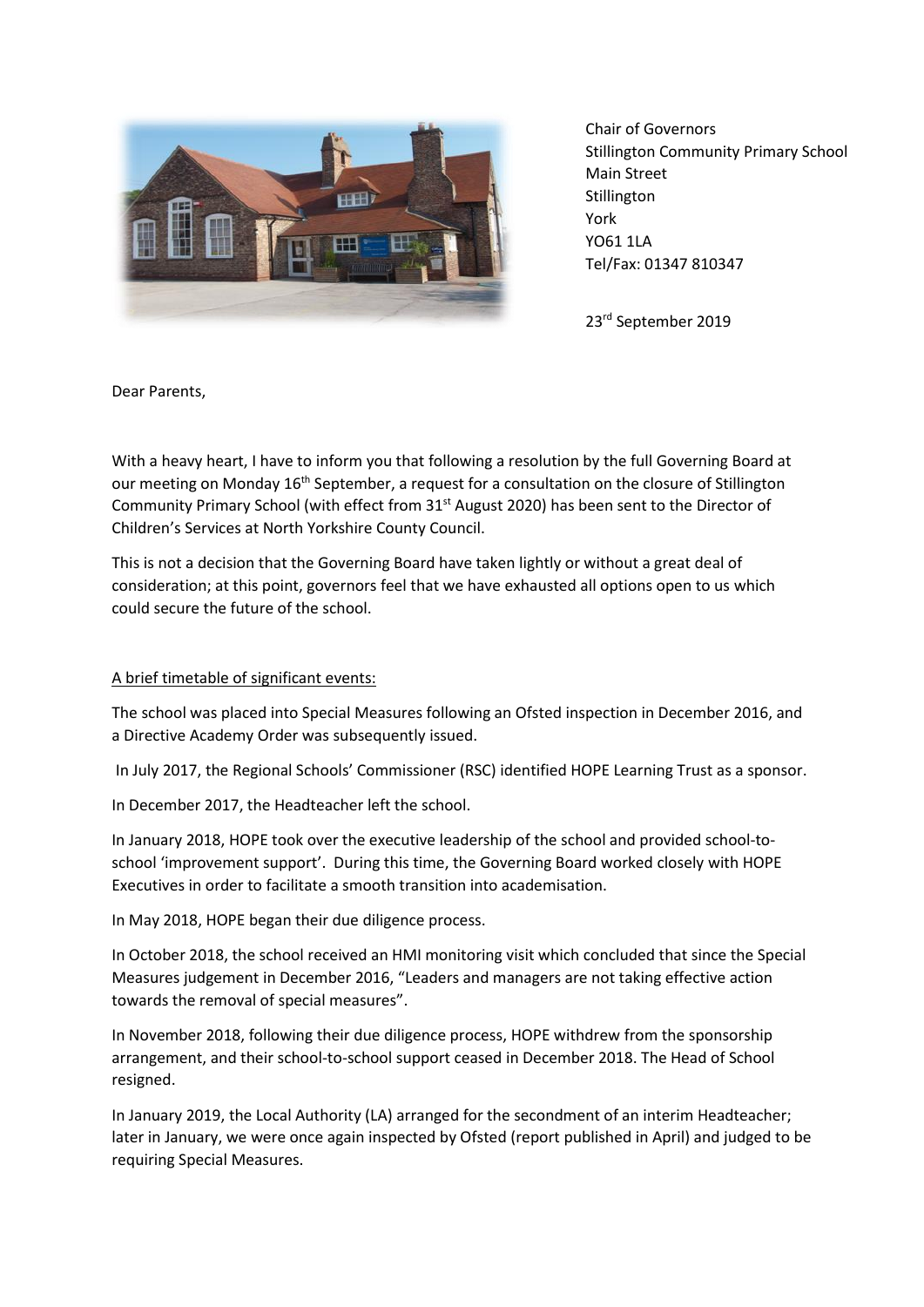## Governors' rationale

From January 2019, given that HOPE Learning Trust completed their due diligence and found that, in their opinion, the school was not viable as a stand-alone establishment, we had to consider it extremely unlikely that the RSC would find another multi-academy trust to be a willing sponsor for our school, although the Directive Academy Order remains in place.

Governors recognised that this, added to the temporary nature of the school's leadership and low pupil numbers, left us in an extremely vulnerable position as a stand-alone school.

In March, as I wrote to you in the Spring Governors' Update, we entered into a formal consultation with local schools to establish whether they would be interested in forming a partnership with us, which could place education in Stillington on a more secure footing. We were supported in this approach by the Strategic Planning Team within the Children and Young People's Service (CYPS) at County Hall. As a result of the consultation, in May we received initial expressions of interest; however, following a period of discussion and information-sharing with the headteachers and governors involved, no school was able to commit to any formal partnership with Stillington School.

Since 2015 (when the school was judged as Requires Improvement), the number of children attending the school has fallen from 39 to 18 (Sept 2019), with increasing numbers of parents in the catchment area choosing other local schools for their child/ren. In September 2019, the school attracted one of the seven potential new starters from catchment. Governors are very conscious of the potential impact of falling/low pupil numbers on the quality of education we can provide:

- Whilst just 18 children in a school may seem idyllic, small cohorts make it increasingly difficult to ensure that pupils have the necessary breadth of curriculum, educational and social experiences, and sufficient peer interaction for them to develop and achieve their full potential.
- School budgets are based on the number of children in school; as a standalone school, the current staffing position is not sustainable within the current budget allocation. However, we consider that any further reduction in staffing would seriously compromise the quality of the educational opportunities that we are able to offer our children. Since HOPE's withdrawal, the Governing Board have been successful in securing some additional funding from the LA towards school improvement. This currently supports the interim Headteacher costs. As you know, an extension to the Headteacher's secondment has been agreed for this academic year; however, to support continued progress for 2020/21 a substantive headteacher would need to be recruited at cost to the school. The school's financial forecasts show significant in-year budget deficits from 2020/21 onwards and the LA have increasingly limited ability to provide on-going financial support to schools in our position.

The latest NYCC strategic planning documents regarding the provision of primary education places in our area show no significant increase in pupil numbers forecast for Stillington School. The current projections suggest that the need for school places in the locality can be met without Stillington School's capacity, having taken account of known future housing developments in the coming years.